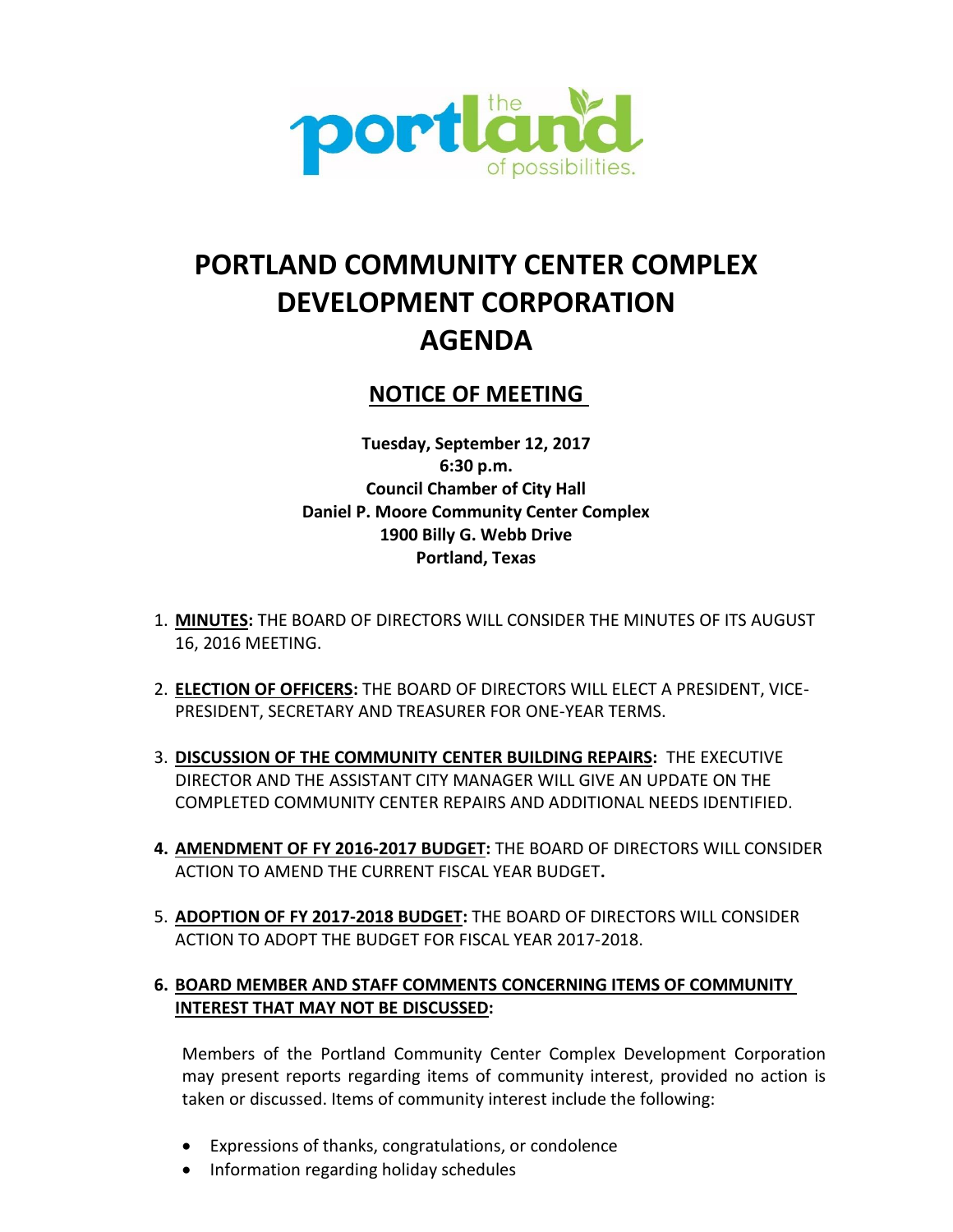- Honorary recognition of city officials, employees, or other citizens
- Reminders about upcoming events sponsored by the city or another entity that is scheduled to be attended by a city official or city employee
- Announcements of imminent threats to the public health and safety of the city

### **7. ADJOURNMENT:**

### **NOTICE OF ASSISTANCE**

If you plan to attend this workshop and you have a disability that requires special arrangements to be made, please contact City Secretary Annette Hall 361-777-4513 or annette.hall@portlandtx.com) in advance of the meeting. Reasonable accommodations will be made to facilitate your participation. The City Hall is wheelchair accessible and specially marked parking spaces are located in front of its entrance. Special seating will be provided in the Council Chamber during the workshop.

### **BRAILLE IS NOT AVAILABLE**

Posted: September 8, 2017 by 5:00 p.m. By: Portland City Hall **Annette Hall** Annette Hall

City Secretary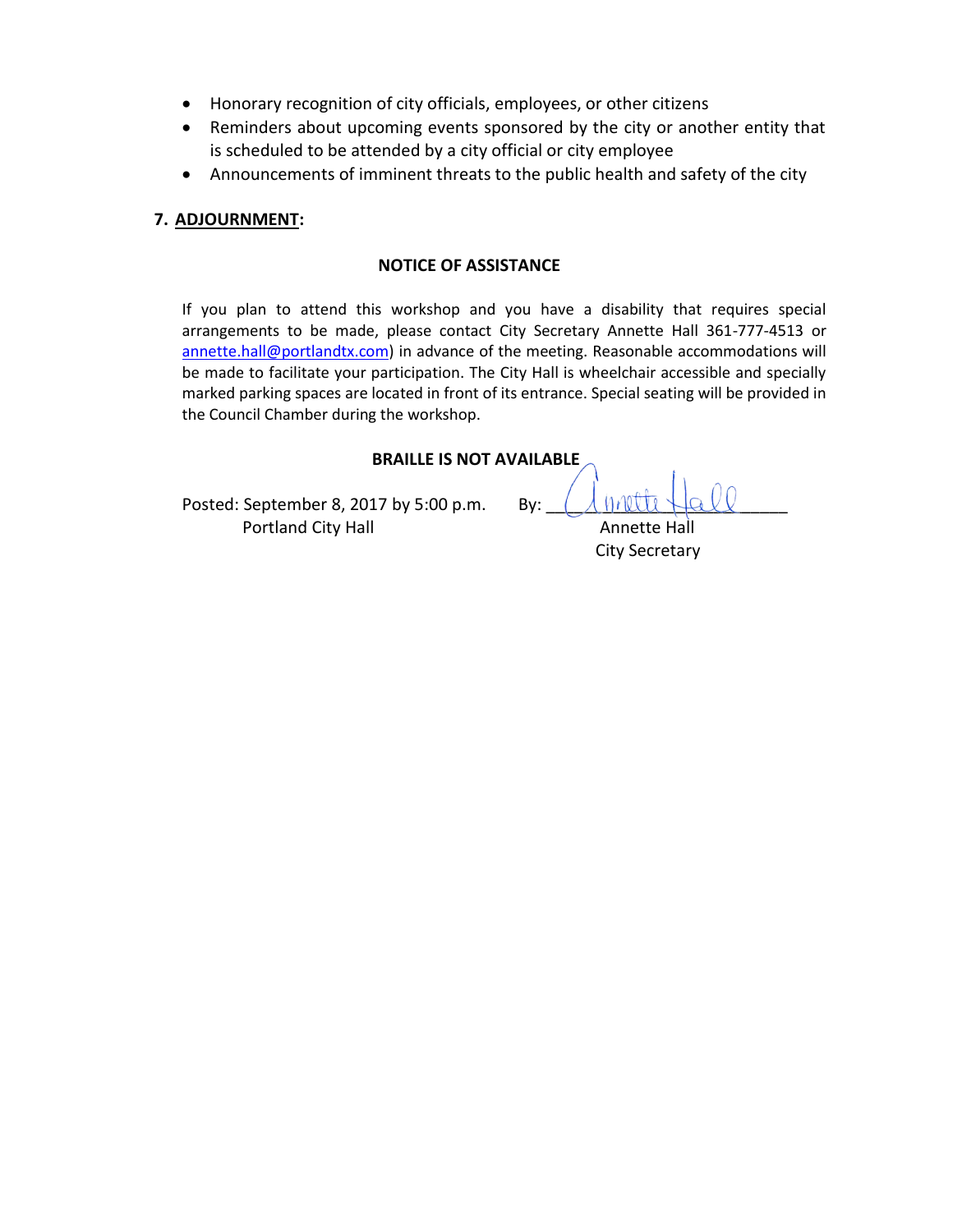### **MINUTES REGULAR MEETING OF THE PORTLAND COMMUNITY CENTER COMPLEX DEVELOPMENT CORPORATION August 16, 2016 6:30 P.M.**

| THE STATE OF TEXAS                                            |  |
|---------------------------------------------------------------|--|
| <b>COUNTIES OF SAN PATRICIO</b><br>AND NUECES                 |  |
| PORTLAND COMMUNITY CENTER<br><b>COMPLEX DEVELOPMENT CORP.</b> |  |

**CALL TO ORDER:** President Krebs called the meeting to order promptly at 6:30 p.m. with the following directors and officers present:

**President David Krebs Secretary John Green Director Gary Moore, Sr. Director Cathy Skurow Director Teri Owen Director Kenneth Mills Executive Director Randy Wright Katie Griffin**

- 1. **APPROVAL OF THE MINUTES OF AUGUST 18, 2015**: Board President Krebs asked if everyone had reviewed the minutes which had been presented in the packets. One Correction, spelling of Skurow. Director Moore moved, and Director Green seconded the motion, to accept the minutes as amended of the August 18, 2015 meeting. The vote was 7 ya, Motion passed.
- 2. **ELECTION OF OFFICERS**: Director Moore moved to elect the following officers for FY2016-17. Owen seconded the motion. The motion to elect the following slate of officers:

| <b>President</b>          | <b>David Krebs</b>    |
|---------------------------|-----------------------|
| <b>Vice President</b>     | <b>Peter Davidson</b> |
| <b>Secretary</b>          | <b>John Green</b>     |
| <b>Treasurer</b>          | <b>Katie Griffin</b>  |
| <b>Executive Director</b> | <b>Randy Wright</b>   |

# 3. **DISCUSSION OF COMMUNITY CENTER BUILDING REPAIRS:**

Update given by Katie Griffin. Two air conditioning units replaced in FY2015-16 and the budget of two additional air conditioning unit replacements in FY2016-17.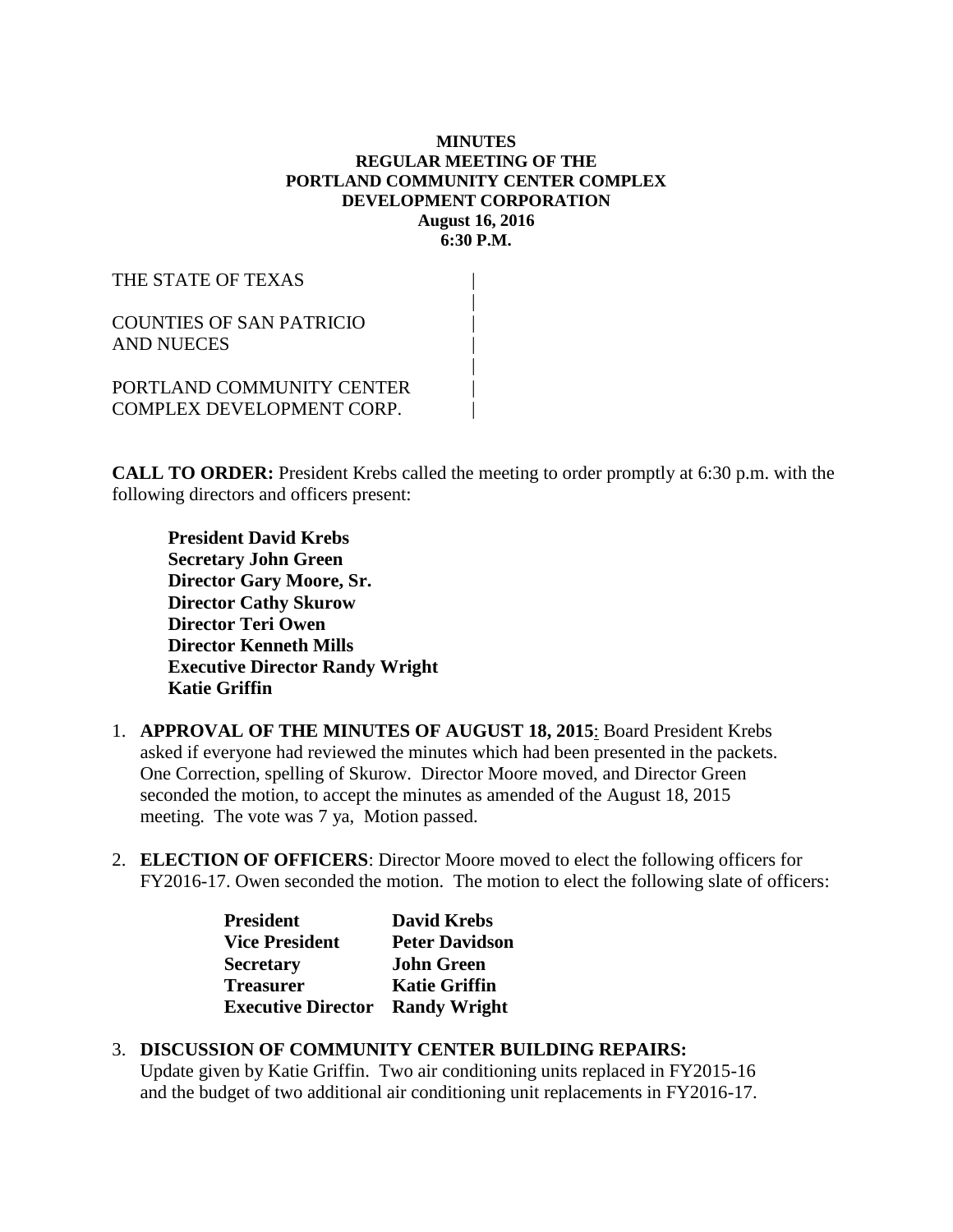Director Mills motion to accept report,  $2<sup>nd</sup>$  by Director Green. The vote was 7 ya and the motion passed.

- 4. **AMENDMENT OF FY 2015-2016 BUDGET**: Treasurer Katie Griffin highlighted the areas in the budget that are changing from the original adopted in September 2015, noting the two air conditioning units. Net revenues over expentitures total \$523,176. Director Mills moved, and Secretary Green seconded, the FY 2015-16 budget amendment to be approved as presented. The motion carried with 7voting in favor.
- 5. **ADOPTION OF FY 2016-2017 BUDGET**: Treasurer Griffin presented the Proposed FY2016-17 Budget. There were not questions or amendments. The FY2016-17 Budget includes revenues totaling \$1,491,500 and expenditures of \$981,317; resulting in an excess of net assets from operations \$510,183 to be contributed to fund balance reserves future allocations. Director Owen moved that the Proposed FY 2016-17 Budget be adopted in its entirety, as presented. Director Mills seconded the motion. The vote of 7 ya's carried unanimously.

# 6. **COMMENTS:**

Executive Director Wright thanks Director Mills and Director Owen for serving.

7. **ADJOURNMENT:** There being no further business to discuss, President Krebs adjourned the meeting at 6:41 p.m.

MINUTES APPROVED this day of 2016.

Secretary

\_\_\_\_\_\_\_\_\_\_\_\_\_\_\_\_\_\_\_\_\_\_\_\_\_\_\_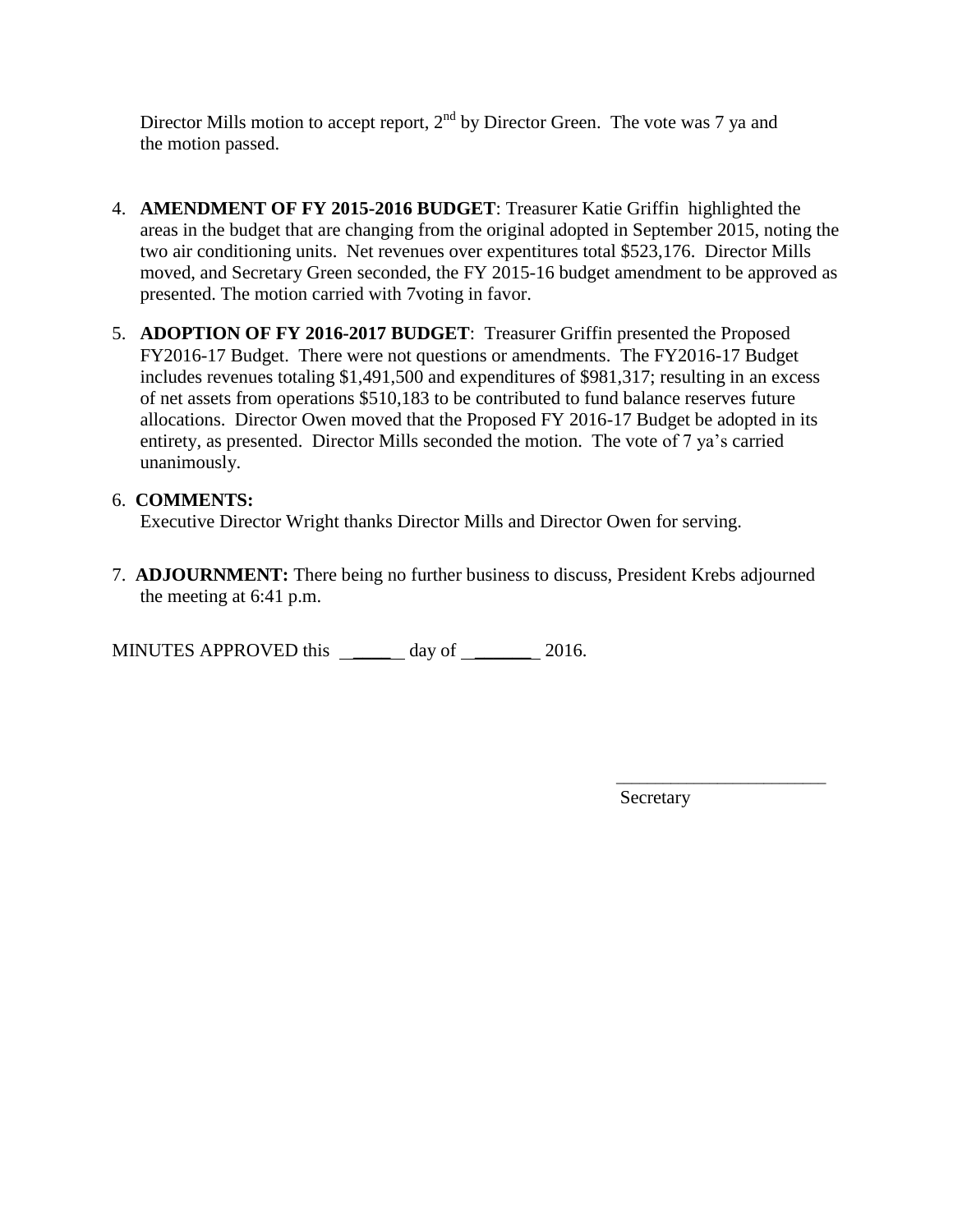# **Portland Community Center Complex Development Corporation**

# **Board of Directors FY2016-17**

| Class of '17         | <b>Appointment Up</b> | <b>Corporate Officers</b>                 | <b>Tenure on Board</b>    | <b>Phone Number</b>          | <b>Email Address</b>          |
|----------------------|-----------------------|-------------------------------------------|---------------------------|------------------------------|-------------------------------|
| Teri Owen            | $May-18$              |                                           | Appointed August 2, 2016  | 361-944-2805                 |                               |
| Kenneth Mills        | May-18                |                                           | Appointed August 2, 2016  | 254-715-0056                 | kenneth.mills@edwardjones.com |
| Gary Moore           | May-18                |                                           | Appointed August 1, 2006  | 643-5350, 813-0057, 991-9000 | gary.moore@portlandtx.com     |
| Cathy Skurow         | May-18                |                                           | Appointed June 2, 2015    | 643-2174, 361-438-7568       | cathy.skurow@portlandtx.com   |
| Class of '16         | <b>Appointment Up</b> | <b>Corporate Officers Tenure on Board</b> |                           | <b>Phone Number</b>          |                               |
| Peter Davidson       | $May-17$              |                                           | Appointed January 3, 2008 | 643-6022, 537-1266, 815-0040 |                               |
| John Green           | May-17                | Secretary                                 | Appointed January 3, 2008 | 946-7663                     | john.green@portlandtx.com     |
| David Krebs          | May-17                | President                                 | Appointed August 4, 1998  | 643-8667; 813-0619           | david.krebs@portlandtx.com    |
| Randy Wright         |                       | Executive Director                        |                           | 777-4513                     | rwright@portlandtx.com        |
| <b>Katie Griffin</b> |                       | Treasurer                                 |                           | 777-4520                     | katie.griffin@portlandtx.com  |

Board of Directors appointed on August 2, 2016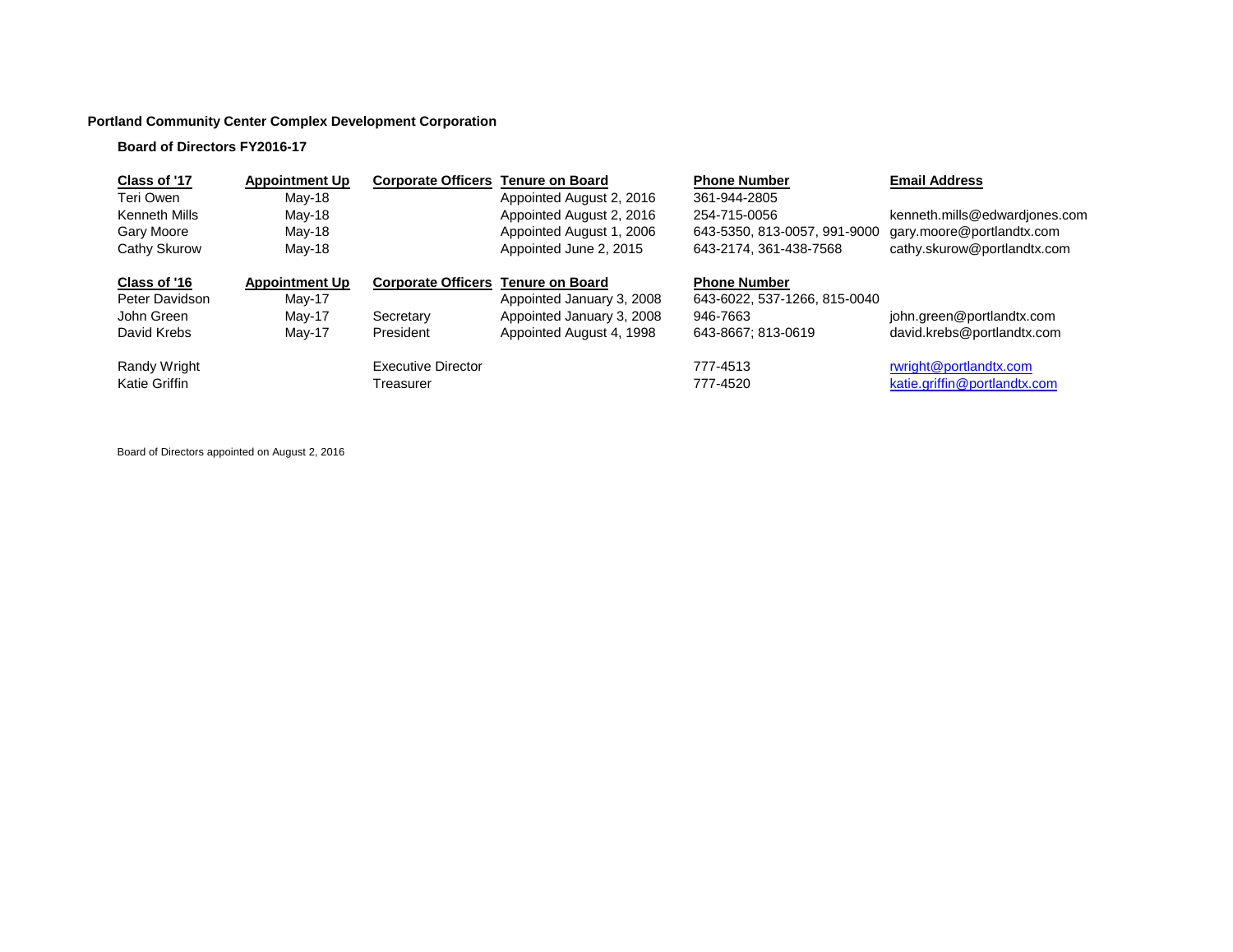### **Portland Community Center Complex Development Corporation**

#### **Board of Directors FY2017-18**

| <b>Appointment Up</b> |                           |                           | <b>Phone Number</b>                                                              | <b>Email Address</b>              |
|-----------------------|---------------------------|---------------------------|----------------------------------------------------------------------------------|-----------------------------------|
| May-18                |                           | Appointed August 2, 2016  | 361-944-2805                                                                     | towen@fcbot.com                   |
| May-18                |                           | Appointed August 22, 2017 | 361-331-1169                                                                     | andrew.aguirre.fl11@statefarm.com |
| May-18                |                           | Appointed August 1, 2006  | 643-5350,813-0057,991-9000                                                       | gary.moore@portlandtx.com         |
| May-18                |                           | Appointed June 2, 2015    | 643-5631, 361-438-7568                                                           | cathy.skurow@portlandtx.com       |
| <b>Appointment Up</b> |                           | <b>Tenure on Board</b>    | <b>Phone Number</b>                                                              |                                   |
| May-19                | Vice-President            | Appointed January 3, 2008 | 643-6022,537-1266,815-0040                                                       | sailboatcctx@gmail.com            |
| May-19                | Secretary                 | Appointed January 3, 2008 | 946-7663                                                                         | john.green@portlandtx.com         |
| May-19                | President                 | Appointed August 4, 1998  | 643-8667; 813-0619                                                               | david.krebs@portlandtx.com        |
|                       | <b>Executive Director</b> |                           | 777-4513                                                                         | rwright@portlandtx.com            |
|                       | Treasurer                 |                           | 777-4520                                                                         | katie.griffin@portlandtx.com      |
|                       |                           |                           | <b>Corporate Officers</b><br><b>Tenure on Board</b><br><b>Corporate Officers</b> |                                   |

Board of Directors appointed on August 22, 2017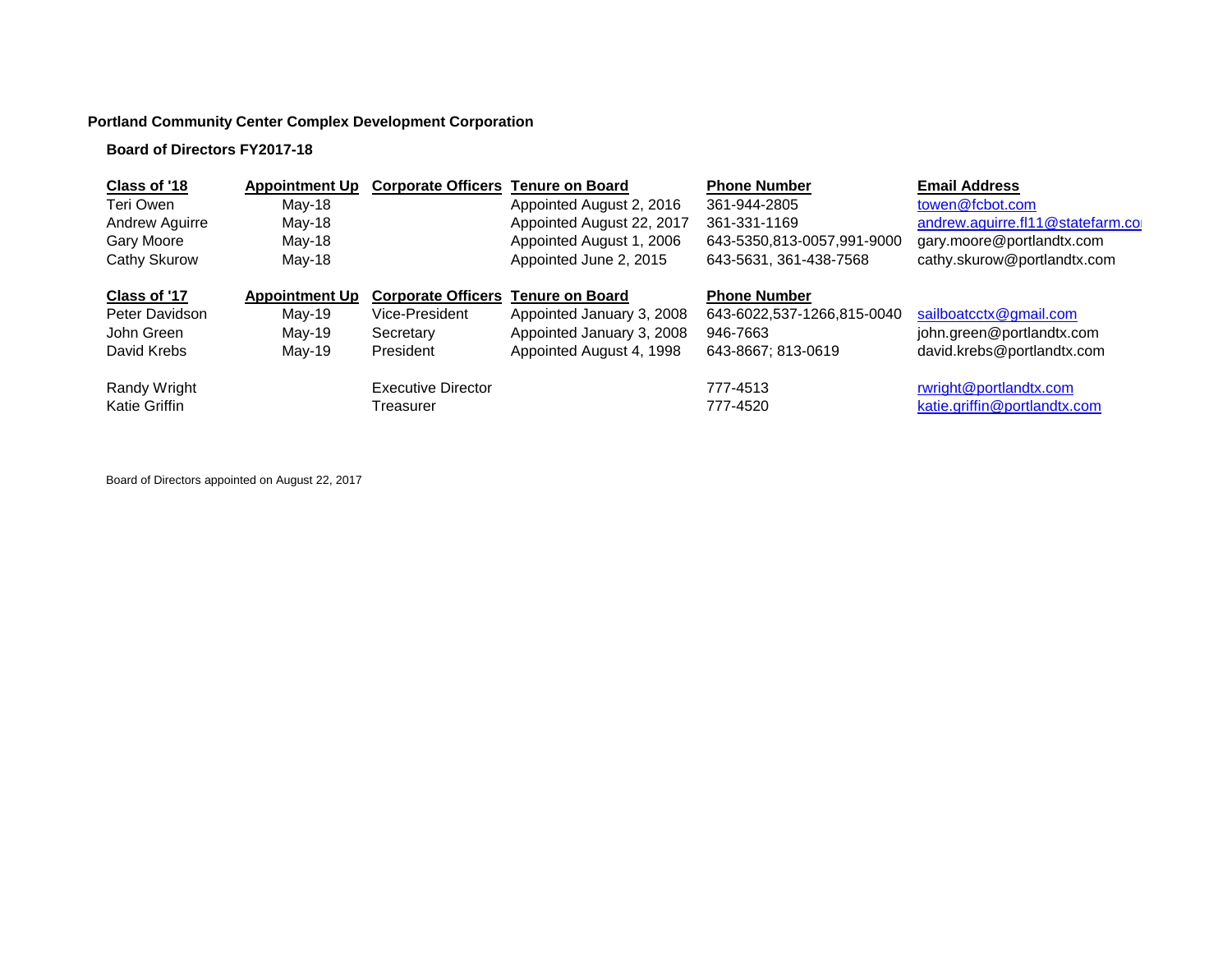#### CITY OF PORTLAND FY 2017 - 2018 PROPOSED BUDGET TYPE B ECONOMIC DEVELOPMENT SALES TAX FUND

|                                                                                |                    | <b>ACTUAL</b><br><b>TOTAL</b><br>2014-2015 |    | <b>ACTUAL</b><br><b>TOTAL</b><br>2015-2016 |     | <b>PROJECTED</b><br><b>YEAR END</b><br>2016-2017 |     | <b>PROPOSED</b><br><b>BUDGET</b><br>2017-2018 |  |
|--------------------------------------------------------------------------------|--------------------|--------------------------------------------|----|--------------------------------------------|-----|--------------------------------------------------|-----|-----------------------------------------------|--|
| <b>REVENUES:</b>                                                               |                    |                                            |    |                                            |     |                                                  |     |                                               |  |
| 49909010 4B ECON DEVELOPMENT SALES TAX                                         | \$                 | 1,173,015                                  |    | 1,333,191                                  | \$  | 1,175,000                                        | S   | 1,212,500                                     |  |
| <b>Total Tax Revenues</b>                                                      | $\mathbf{\hat{S}}$ | 1.173.015                                  | \$ | 1,333,191                                  | \$  | 1,175,000                                        | \$  | 1,212,500                                     |  |
| 49909101 INTEREST ON ACCOUNTS                                                  | \$                 |                                            | \$ |                                            | \$  |                                                  | \$  |                                               |  |
| 49909102 INTEREST-TEXPOOL                                                      |                    | 443                                        |    | 3,757                                      |     | 8,000                                            |     | 8,000                                         |  |
| 49909135 INTEREST EARNINGS-BROKERAGE                                           |                    | 7,014                                      |    | 4,325                                      |     | 1,056                                            |     |                                               |  |
| <b>Total Interest Revenues</b>                                                 | S                  | 7.457                                      | \$ | 8,082                                      | \$  | 9,056                                            | \$  | 8,000                                         |  |
| 40209051 INSURANCE PROCEEDS/REFUNDS<br>49909136 CHANGE IN FAIR VALUE - INVESTM | \$                 | 44,039                                     | \$ | 9,493                                      | \$  |                                                  | \$  |                                               |  |
| 49909900 DRAWDOWN OF FUND BALANCE                                              |                    |                                            |    |                                            |     |                                                  |     | 275,690                                       |  |
| 49909900 OTHER SOURCES - BOND PROCEEDS                                         |                    |                                            |    |                                            |     |                                                  |     |                                               |  |
| <b>Total Other Revenues</b>                                                    | \$                 | 44,039                                     | \$ | 9,493                                      | \$  |                                                  | \$  | 275,690                                       |  |
| <b>TOTAL REVENUES</b>                                                          | \$                 | 1.224.511                                  | \$ | 1,350,766                                  | \$  | 1.184.056                                        | \$  | 1,496,190                                     |  |
| <b>EXPENDITURES:</b>                                                           |                    |                                            |    |                                            |     |                                                  |     |                                               |  |
| 50202030 POSTAGE                                                               | \$                 |                                            | \$ |                                            | \$  |                                                  | \$  |                                               |  |
| 50202090 MISCELLANEOUS                                                         |                    |                                            |    |                                            |     |                                                  |     |                                               |  |
| 50202505 COMMUNITY ADVERTISING                                                 |                    |                                            |    |                                            |     |                                                  |     |                                               |  |
| 50202700 TRAVEL AND TRAINING                                                   | \$                 |                                            |    |                                            |     |                                                  |     | 750                                           |  |
| <b>Total Operations/Utilities</b>                                              |                    |                                            | \$ |                                            | \$  |                                                  | \$  | 750                                           |  |
| 50203235 FACILITY MAINTENANCE EVAL                                             | \$                 |                                            | \$ |                                            | \$  |                                                  | \$  |                                               |  |
| 50203800 COMPLEX GROUNDS MAINTENANCE                                           |                    |                                            |    | 1,962                                      |     | 2,500                                            |     | 2,500                                         |  |
| Total Repair & Maintenance                                                     | \$                 |                                            | \$ | 1,962                                      | \$  | 2,500                                            | \$  | 2,500                                         |  |
| 50205010 ATTORNEY FEES                                                         | \$                 | 300                                        | \$ | $\overline{a}$                             | \$  |                                                  | \$  |                                               |  |
| 50205020 CONSULTANT SERVICES                                                   |                    | 1,326                                      |    | 35,000                                     |     | 50,000                                           |     | 50,000                                        |  |
| 50205050 ECONOMIC DEVELOPMENT SERVICES                                         |                    | 14,387                                     |    | 14,382                                     |     | 14,387                                           |     | 14,500                                        |  |
| 50205200 EQUIPMENT HIRE                                                        |                    | 353                                        |    | 705                                        |     | 1,000                                            |     | 1,000                                         |  |
| <b>Total Contract Services</b>                                                 | \$                 | 16,366                                     | -S | 50,087                                     | \$  | 65,387                                           | \$  | 65,500                                        |  |
| 50206300 CAPITAL IMPRVS - COMMUNITY CE                                         | \$                 |                                            | \$ | 250,000                                    | \$  | 150,000                                          | \$  | 275,000                                       |  |
| 50206400 EQUIPMENT                                                             |                    |                                            |    | 42,890                                     |     | 30,000                                           |     | 350,000                                       |  |
| <b>Total Capital Outlay</b>                                                    | \$                 |                                            | \$ | 292,890                                    | \$  | 180,000                                          | \$  | 625,000                                       |  |
| 50207000 PAYMENT TO GENERAL FUND<br>50207000 HURRICANE/DISASTER DAMAGE REPAIRS | \$                 | 386,845                                    | \$ | 351,156 \$                                 |     | 413,437<br>100,000                               | \$  | 445,934                                       |  |
| 50207030 INSURANCE                                                             |                    | 21,582                                     |    | 52,101                                     |     | 51,217                                           |     | 55,000                                        |  |
| 50207050 MISC BANK AND ADMIN CHARGE                                            |                    | 900                                        |    | 950                                        |     | 1,000                                            |     | 1,000                                         |  |
| 50207053 INVESTMENT FEES & CHARGES                                             |                    | 11                                         |    | 6                                          |     |                                                  |     |                                               |  |
| 50207055 BOND REFUNDING CONTRIBUTION                                           |                    | $\overline{a}$                             |    |                                            |     |                                                  |     |                                               |  |
| 50207054 LOSS ON INVESTMENTS                                                   |                    | 10,832                                     |    | 4,340                                      |     | 4,340                                            |     |                                               |  |
| 50207095 STATE COMPTROLLER REPAYMENT                                           |                    |                                            |    |                                            |     |                                                  |     | 31,698                                        |  |
| 50207100 INTEREST                                                              |                    | 75,438                                     |    | 69,838                                     |     | 69,838                                           |     | 57,608                                        |  |
| 50207110 PRINCIPAL<br>50207900 OTHER USES-PURCHASE BOND                        |                    | 140,000                                    |    | 140,000                                    |     | 140,000                                          |     | 160,000                                       |  |
| 50207901 COST OF BOND REFINANCE                                                |                    |                                            |    |                                            |     |                                                  |     |                                               |  |
| 50207903 TRANS-OUT TO DEBT SVC                                                 |                    |                                            |    |                                            |     |                                                  |     |                                               |  |
| 50207906 TRANS - COMPLEX IMPROVEMENTS                                          |                    |                                            |    |                                            |     |                                                  |     |                                               |  |
| 50207912 TRANS-LIBRARY DEBT SERVICE                                            |                    | 51,155                                     |    | 7,307                                      |     | 49,615                                           |     | 51,200                                        |  |
| 50207915 TRANS-OUT FIRESTATION DEBT                                            |                    |                                            |    |                                            |     |                                                  |     |                                               |  |
| 50207920 TRANS TO LIBRARY CONST                                                |                    |                                            |    |                                            |     | $\overline{\phantom{a}}$                         |     |                                               |  |
| <b>Total Other</b>                                                             | \$                 | 686,763 \$                                 |    | 625,698                                    | -\$ | 829,447                                          | -\$ | 802,440                                       |  |
| <b>TOTAL EXPENDITURES</b>                                                      | \$                 | 703,129                                    | \$ | 970,637                                    | \$  | 1,077,334                                        | \$  | 1,496,190                                     |  |
| <b>REVENUE OVER(UNDER) EXPENDITURES</b>                                        | \$                 | 521,382                                    | \$ | 380,129                                    | \$  | 106,722                                          | \$  |                                               |  |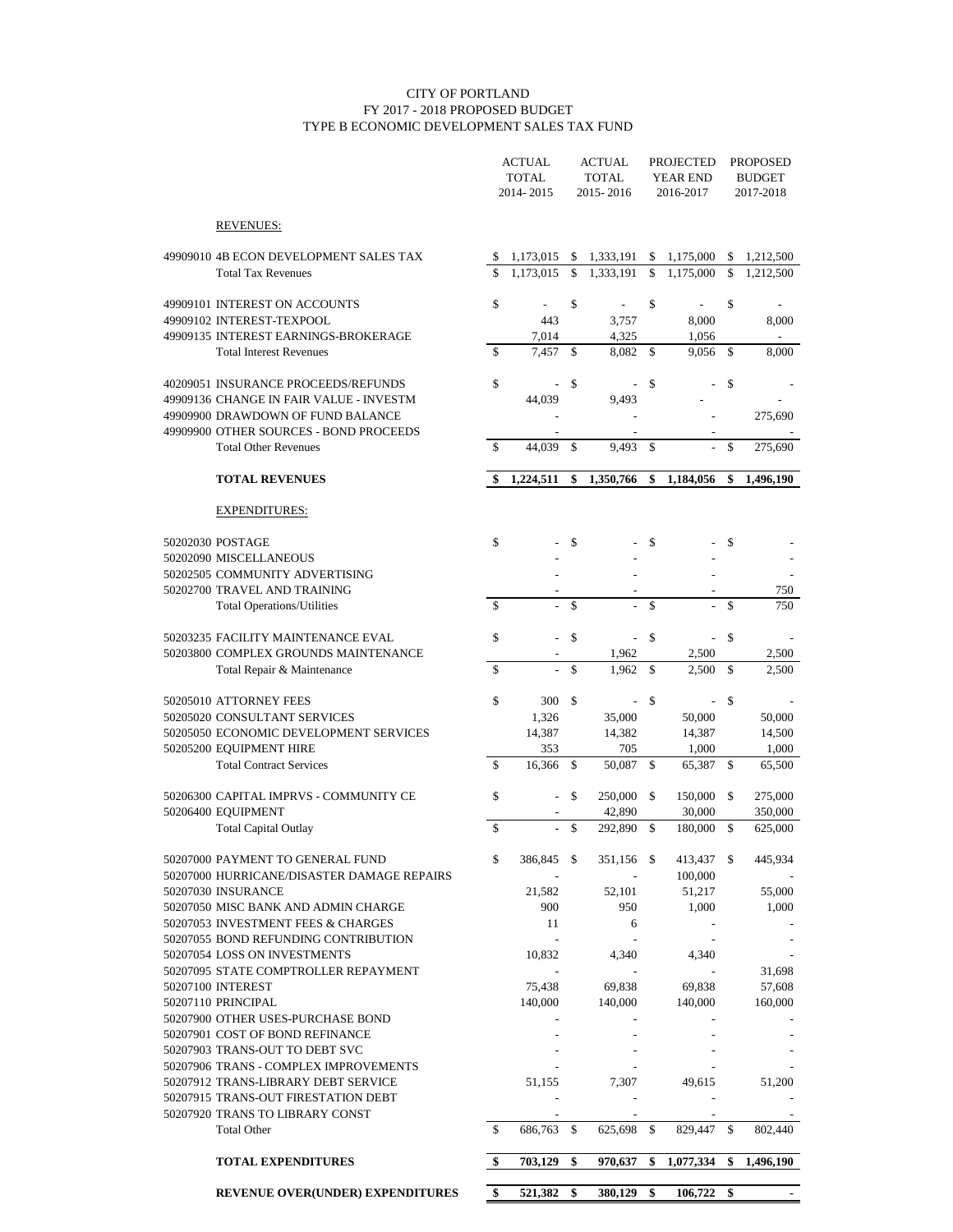|          | 9-08-2017 08:09 AM CITY OF PORTLAND<br>BALANCE SHEET | AS OF: AUGUST 31ST, 2017 |              | PAGE: | -1 |
|----------|------------------------------------------------------|--------------------------|--------------|-------|----|
|          | 12 -4b ECONOMIC DEV. TAX FUND                        |                          |              |       |    |
| ACCOUNT# | TITLE                                                |                          |              |       |    |
| ASSETS   |                                                      |                          |              |       |    |
|          |                                                      |                          |              |       |    |
|          | 00110010 CLAIM ON POOLED CASH 2,367,725.81           |                          |              |       |    |
|          | 00110300 DEPOSITORY BANK                             | 0.00                     |              |       |    |
|          | 00110330 BROKERAGE ACCOUNT                           | 0.00                     |              |       |    |
|          | 00110335 CD's VIA BROKERAGE                          | 0.00                     |              |       |    |
|          | 0.00 00110350 4B TAX COLLECTIONS-TEXPOOL 0.00        |                          |              |       |    |
| 00110375 | TEXAS CLASS                                          | 0.00                     |              |       |    |
|          | 00120100 I&S SINKING                                 | 0.00                     |              |       |    |
|          | 00120200 4B TAX I & S - TEXPOOL                      | 0.00                     |              |       |    |
| 00120400 | 1997 BOND RESERVE                                    | 0.00                     |              |       |    |
|          | 00120410 1997 BOND RESERVE FUND                      | 0.00                     |              |       |    |
|          | 00125000 ALLOW. FOR FAIR VALUE OF I 0.00             |                          |              |       |    |
|          | 00130000 ACCOUNTS RECEIVABLE                         | 0.00                     |              |       |    |
| 00132275 | INTEREST RECEIVABLE                                  | 0.00                     |              |       |    |
| 00135000 | DUE FROM OTHER GOVERNMENTS 0.00                      |                          |              |       |    |
| 00141100 | DUE FROM GENERAL FUND                                | 8,645.82                 |              |       |    |
| 00142210 | DUE FROM VENUE TAX FUND                              | 0.00                     |              |       |    |
|          | 00151010 PREPAID INSURANCE                           | 48,999.11                |              |       |    |
|          |                                                      |                          | 2,425,370.74 |       |    |
|          |                                                      |                          |              |       |    |

TOTAL ASSETS 2,425,370.74

=============